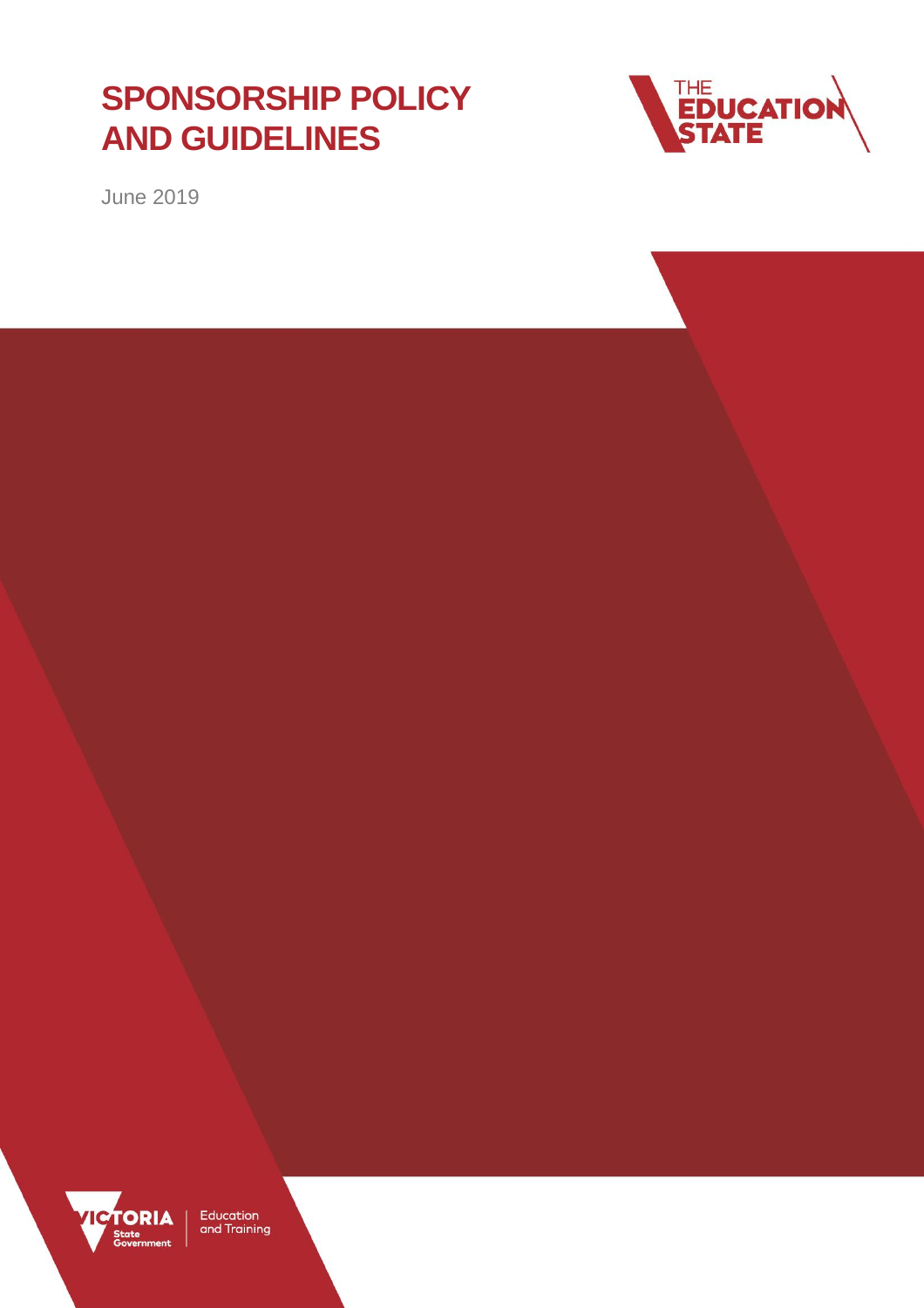#### **GOVERNANCE: SPONSORSHIP POLICY AND GUIDELINES**

| <b>Publication date</b>       | June 2019                                                                                 |
|-------------------------------|-------------------------------------------------------------------------------------------|
| <b>Related Legislation</b>    | Financial Management Act 1994                                                             |
| Related policies, procedures, | <b>Whole of Victorian Government</b>                                                      |
| guidelines, standards,        | Victorian Government Sponsorship Policy: Relevant Legislation and Policies                |
| frameworks                    | <b>Code of Conduct for Victorian Public Sector</b>                                        |
|                               | Privacy and Data Protection Act 2014 (Vic)                                                |
|                               | <b>Department of Education and Training</b>                                               |
|                               | SPONSORSHIP: Learn how to provide or seek sponsorship for the                             |
|                               | <b>Department</b>                                                                         |
|                               | <b>CORPORATE SPONSORSHIP POLICY: Central framework for sponsorship</b>                    |
|                               | activities                                                                                |
|                               | SPONSORSHIP: Arrange and manage sponsorship for your school                               |
|                               | DONATIONS VS SPONSORSHIPS: recognise the difference between<br>donations and sponsorships |
|                               | DONATIONS AND SPONSORSHIP: Manage Goods and Services Tax (GST)                            |
|                               | on donations and sponsorship                                                              |
|                               | <b>COMMISSIONS AND SPONSORSHIP: Apply Goods and Services Tax (GST)</b>                    |
|                               | to commissions and sponsorship                                                            |
|                               | <b>Partnership Policy</b>                                                                 |
| <b>Policy officer/s</b>       | Senior Communications Adviser, Strategic Communications                                   |
| <b>Executive Director/s</b>   | <b>Executive Director, Communications</b>                                                 |
| responsible                   |                                                                                           |
| <b>Applies to</b>             | Department of Education and Training corporate staff                                      |
|                               | Victorian government schools                                                              |
|                               | Victorian School Building Authority staff                                                 |
|                               | Victorian Registration and Qualifications Authority staff                                 |
|                               | Victorian Curriculum and Assessment Authority                                             |
| <b>Key words</b>              | Sponsorship, Governance, Policy,                                                          |
| <b>Status</b>                 | Endorsed                                                                                  |
| <b>Approved by</b>            | Secretary                                                                                 |
| Approval date                 | 24 June 2019                                                                              |
| <b>Review date</b>            | <b>July 2020</b>                                                                          |

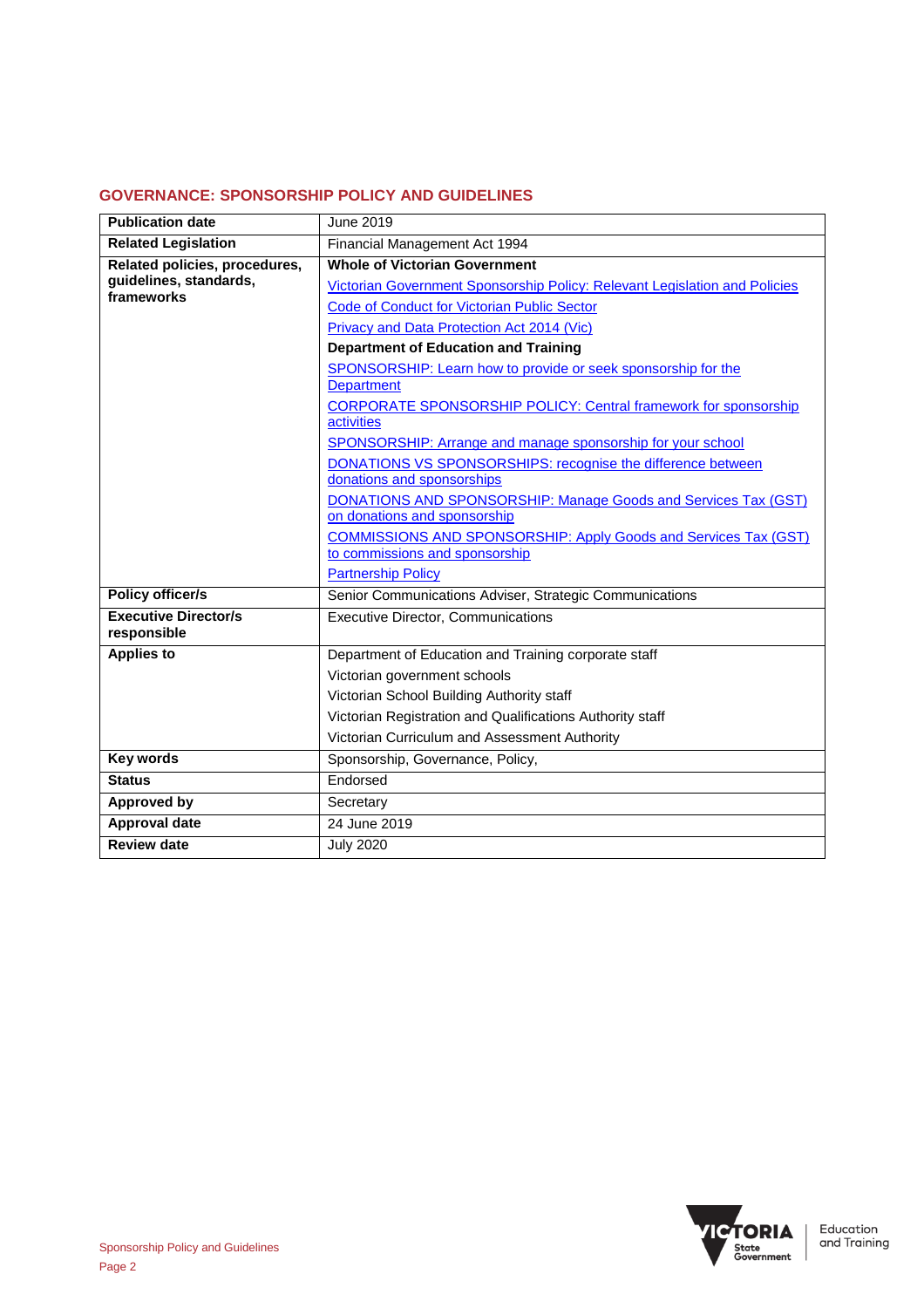# **CONTENTS**

| 1 <sub>1</sub> |  |
|----------------|--|
| 2.             |  |
| 3.             |  |
| 4.             |  |
|                |  |
|                |  |
|                |  |
|                |  |
|                |  |
|                |  |
|                |  |
|                |  |
|                |  |
|                |  |
|                |  |
|                |  |

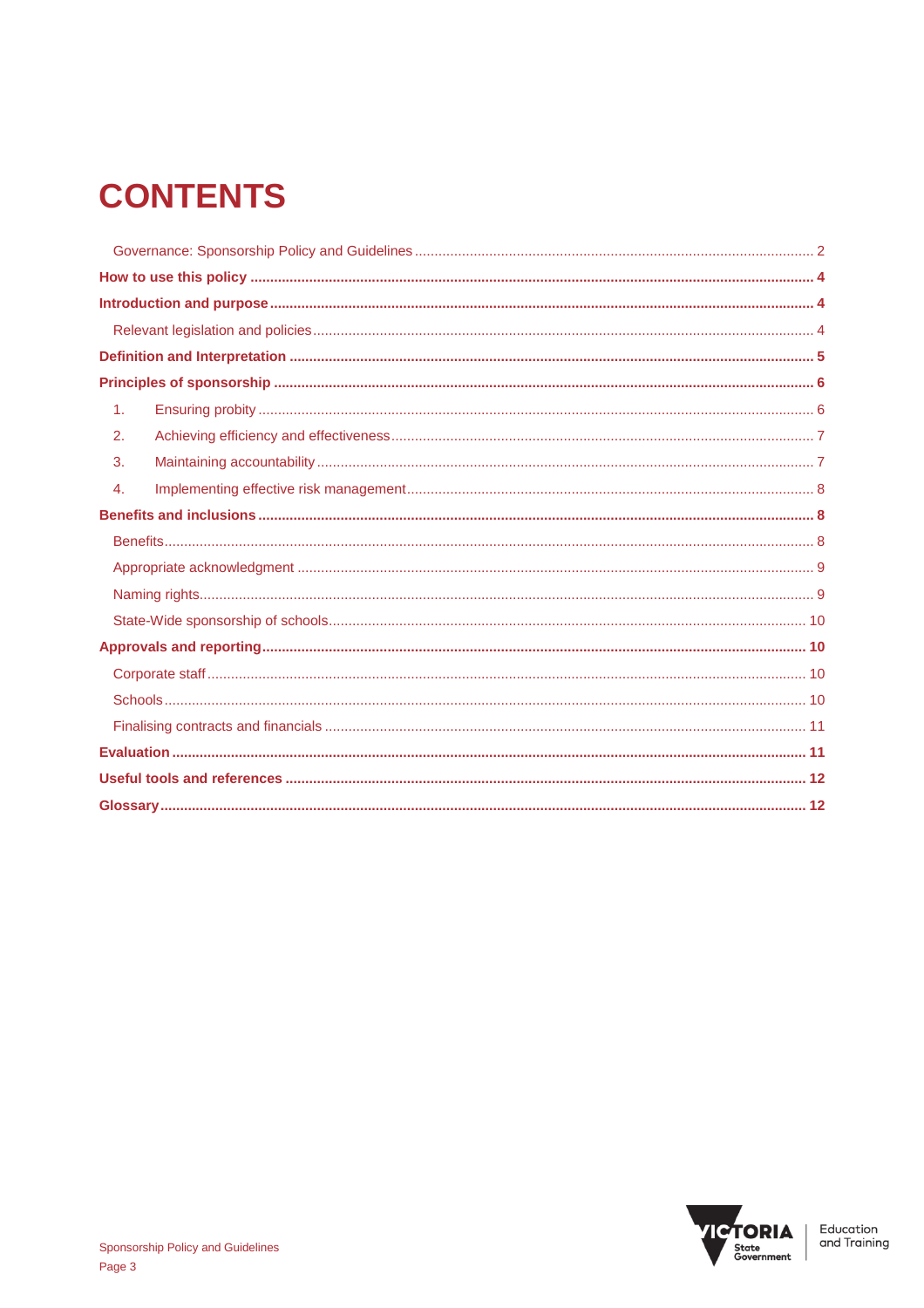## **How to use this policy**

This Sponsorship Policy and Guidelines and related templates, applies to **corporate** and **school** sponsorship of Departmental and school initiatives (**incoming**) and sponsorship provided by the Department and schools to other organisations, initiatives or events (**outgoing**).

This Policy is designed for use by corporate staff and schools to help manage and assess possible sponsorship opportunities.

All relevant templates can be found on [Sponsorship page on EduGate/](https://edugate.eduweb.vic.gov.au/sites/i/Pages/production.aspx#/app/content/2725/support_and_service_(corp)%252Fcommunications%252Fadvice_and_guidelines%252Fsponsorship)School Policy and Advisory Guide

## **Introduction and purpose**

Sponsorship can provide a mutually beneficial and purposeful relationship between organisations/businesses and Victorian Government schools, the Department and agencies, contributing to strong school and corporate communities. Well-managed sponsorship arrangements can provide an effective way of increasing awareness of messages, policies and initiatives, communicating Department goals and building stakeholder relationships, helping you communicate with specific audiences within the community.

The Department of Education and Training's (the Department) Sponsorship Policy and Guidelines (Policy) provides guidance on sponsorship activities undertaken by the Department, Victorian Government schools, the Victorian Curriculum and Assessment Authority and the Victorian Registration and Qualifications Authority.

For the purposes of this policy, any references to the Department or Departmental staff includes Victorian Government schools, staff and any contractors working on their behalf.

#### **RELEVANT LEGISLATION AND POLICIES**

This Policy aligns with the Whole of Victorian Government (WOVG) *[Victorian Government Sponsorship Policy:](https://www.dpc.vic.gov.au/index.php/communication/policies-and-guidelines/sponsorship-policy-relevant-legislation-and-policies)  [Relevant Legislation and Policies](https://www.dpc.vic.gov.au/index.php/communication/policies-and-guidelines/sponsorship-policy-relevant-legislation-and-policies)* and sets out details of legislation and other policies relevant to Government sponsorship.

The WOVG policy sets the overarching principles of sponsorship management:

- 1. Ensuring probity.
- 2. Achieving efficiency and effectiveness.
- 3. Maintaining transparency and accountability.
- 4. Implementing effective risk management.

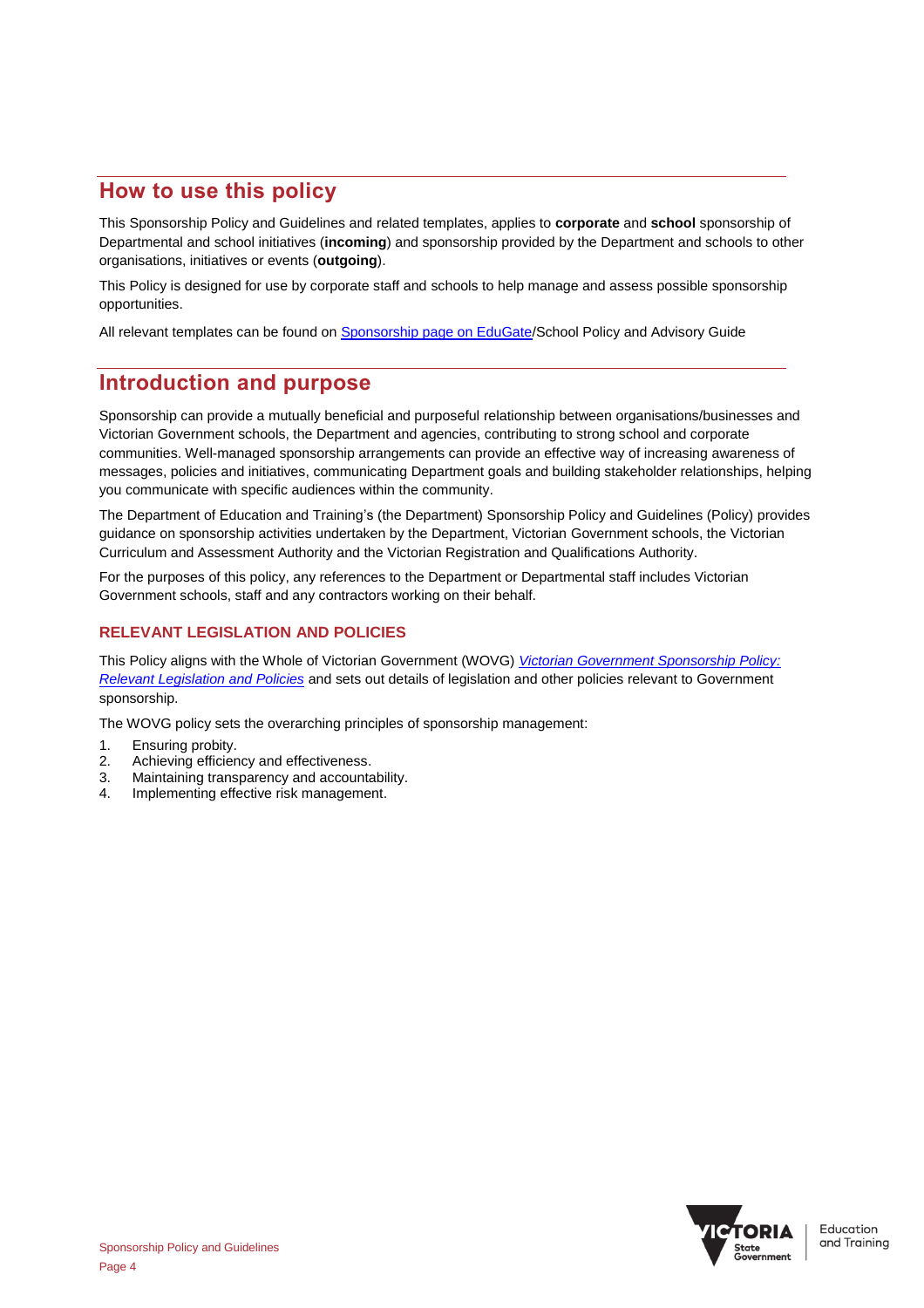## **Definition and Interpretation**

Sponsorship is the act of supporting an event or organisation financially, through the provision of products, services or activities, in exchange for **rights** (including naming rights) or certain specified **benefits** (such as logo placement or public acknowledgement). The WOVG sponsorship policy includes communication and branding partnerships (such as awards events having a media partnership) at the corporate level.

The individual, group or business that provides the support is known as a **sponsor**, and the rights or benefits typically relate to the sponsor's own reputation management or communication objectives.

**Incoming sponsorship is** where an external organisation provides financial or in-kind support for a Department or school initiative, event or program.

**Outgoing sponsorship** is where the Department, or a school, provides financial or in-kind support to an external organisation for their initiative, event or program.

Sponsorship does **not** include:

- **[donations](https://www.education.vic.gov.au/school/principals/spag/finance/Pages/generatedfunding.aspx)** to (or from) schools, agencies or corporate business units of money, goods or services
- **philanthropic** efforts by the Department such as donating money to a charity, or volunteering efforts
- the **sale** of advertising space, editorial comment, or advertorials (refer t[o Departmental Advertising Advice\)](https://edugate.eduweb.vic.gov.au/sites/i/Pages/production.aspx#/app/content/2753/support_and_service_(corp)%252Fcommunications%252Fadvice_and_guidelines%252Fadvertising)
- **grants** discretionary funding provided to external individuals or organisations for a specific purpose directed at achieving goals and objectives consistent with government policy, where the grant recipient is selected on merit against a set of criteria
- **bequests** which impose no obligations on the recipient and offer little or no rights or benefits to the provider
- **joint ventures** or **consultancies**.

#### **School sponsorship**

In this Policy, **schools** is taken to mean school-based staff (including the principal of a school in their capacity as executive officer of a school council) implementing sponsorship decisions for a school council.

This is because sponsorship is considered a function undertaken by a school council under Part 2.3 of the *Education and Training Reform Act 2006* (ETRA).

Compliance with this policy is mandatory under the Finance Manual for Victorian Government Schools (see section 9.8 – Locally Raised Funds – Sponsorship).

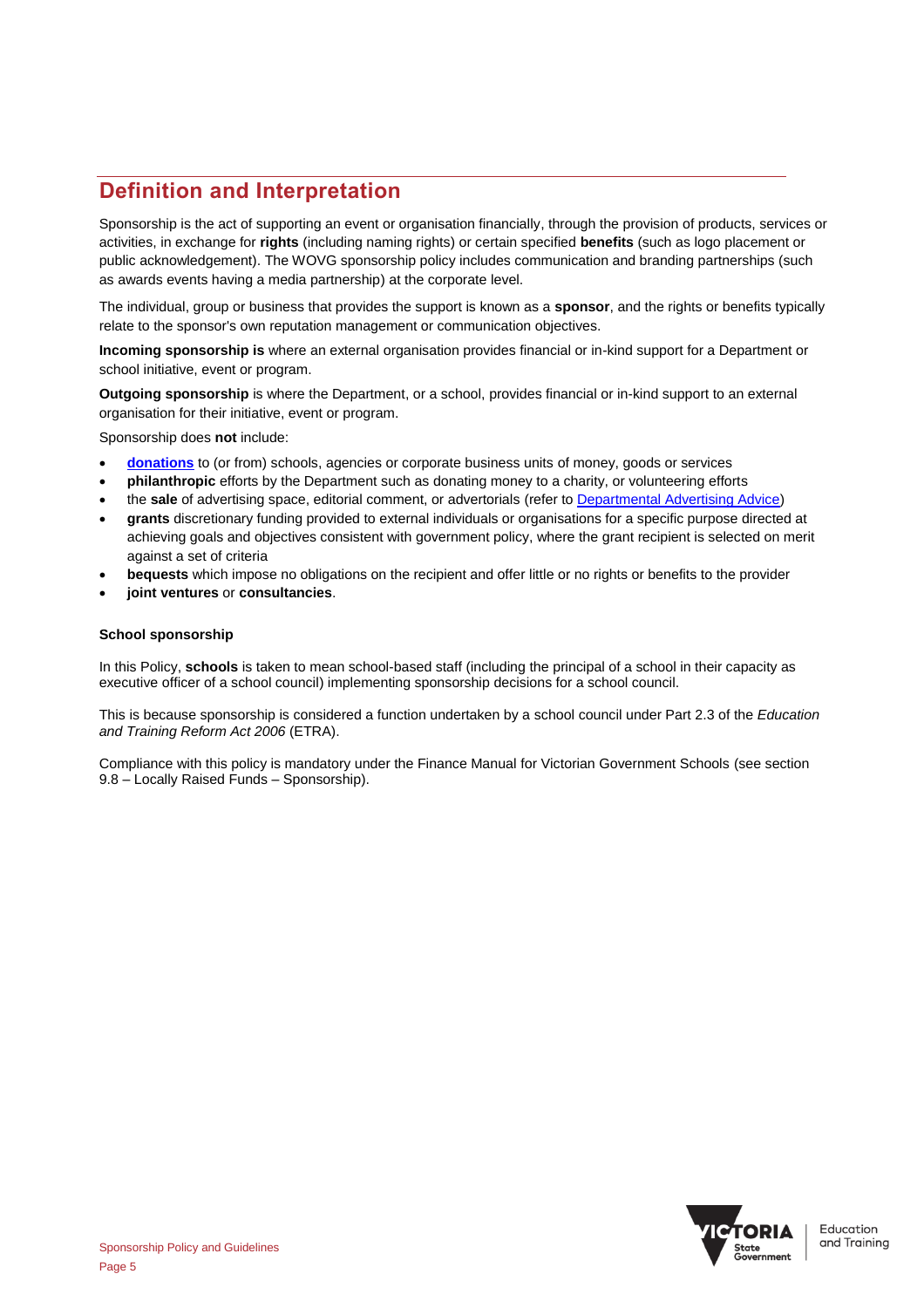## **Principles of sponsorship**

The Department and schools must only engage in sponsorship activity that meets one or more of the following:

- promotes and improves educational outcomes
- supports corporate and school goals and objectives
- increases effectiveness of Departmental strategic programs
- engages or builds relationships with key stakeholders
- communicates key messages to target audiences.

#### **Determining if sponsorship is appropriate**

The Department, including schools, receive many requests for incoming and outgoing sponsorship. Not all approaches to engage in sponsorship arrangement need to be considered. If you decide to consider a sponsorship the information in this policy and guidelines document will help you assess whether the request is appropriate.

#### **1. ENSURING PROBITY**

#### **Appropriate activity**

The Department and schools must not engage in sponsorship that is inappropriate, either through association or activity, and the following activities/organisations should not be considered for sponsorship:

- activities aimed at delivering or replacing core Departmental, school or agency services
- activities or sponsorship partners whose values, products, purposes or objectives are inconsistent with the Department's policies, values, priorities or objectives.
- political parties, tobacco companies, gaming venues, companies involved in the sale or promotion of alcohol, or involved in the sale/promotion of firearms
- companies that encourage unhealthy food choices by young people
- religious organisations or religious activities
- unregistered charities and not-for-profit organisations, including those not registered with the Australian Charities and Not-for-profits Commission
- organisations or companies that are financially unsound or unstable (see section on implementing effective risk management)
- agencies with inspectorial or regulatory powers over the Department
- any activity or organisation seeking for the Department to directly endorse or promote its products and/or services
- any activity in breach of the [Code of Conduct for Victorian Public Sector Employees.](http://vpsc.vic.gov.au/resources/code-of-conduct-for-employees/)

Commercial organisations can be considered for **incoming** sponsorships if the organisation is not associated with an inappropriate activity listed above.

For **outgoing** sponsorships, commercial organisations (excluding media organisations) are not considered suitable candidates for the Department.

#### **Open and effective competition**

Open and effective competition is a key principle underpinning Departmental activities, and potential sponsors for the Department, agencies or schools should be given a genuine opportunity to be selected.

If you receive a request for either incoming or outgoing sponsorships, part of your consideration should be evaluating whether there are other organisations in the sector or your local community who should also be given the opportunity.

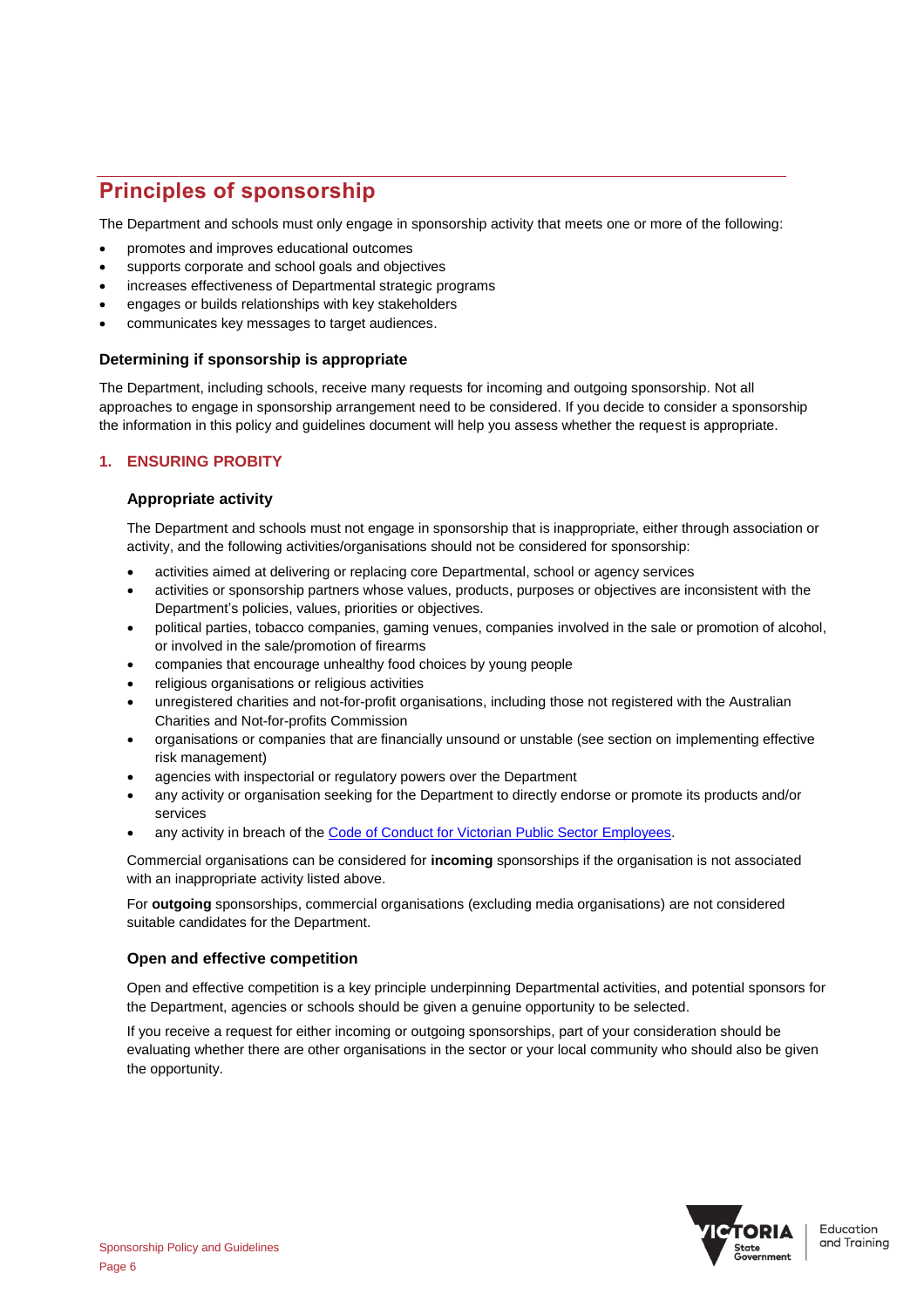#### **Ethical behaviour and fair dealing**

Participation in sponsorship (including those with advertising) should not place undue pressure on employees, parents, students or school communities to purchase particular goods or services, subscribe to particular beliefs or attitudes, or undertake certain activities or actions.

Everyone involved in making decisions about or managing sponsorships must behave ethically and fairly and:

- declare and avoid conflicts of interest
- refuse gifts, invitations to events and functions, or other favours if offered as part of sponsorship negotiations
- maintain confidentiality with respect to commercial-in-confidence, intellectual property issues, matters under negotiation and any other confidential information
- maintain high standards of transparency and accountability
- names or addresses of Departmental, school or agency employees or school council members or students and their families must not be provided to an organisation or business as a benefit of sponsorship
- comply with the [Code of Conduct for Victorian Public Sector Employees.](http://vpsc.vic.gov.au/resources/code-of-conduct-for-employees/)

#### **2. ACHIEVING EFFICIENCY AND EFFECTIVENESS**

#### **Value for money**

Value for money is not necessarily about the highest or lowest dollar amount, but rather the best possible outcome that can be achieved using the available resources. For example, a sponsorship proposal may demonstrate good value for money because it helps you reach a key audience or because it offers an extremely low risk activity or association.

Another issue to consider is duplication across the Department and Government. It may not be efficient if two or more divisions within the Department are providing sponsorship to the same organisation. It is best practice to ask sponsors who their current sponsors are (or who else they are sponsoring).

It is useful to know if another school, agency or division is attempting to secure sponsorship from the same organisation as you, which is why all corporate and high-value school sponsorships (see below for thresholds) need to be registered on a sponsorship register, managed by the Department's Communications Division.

#### **3. MAINTAINING ACCOUNTABILITY**

#### **Corporate staff**

All corporate sponsorship activities must be approved by the Executive Director of the relevant division and then reported to the Communications Division prior to implementation by completing the *Sponsorship Declaration Form*.

Staff need to attach any relevant documentation that assisted them in assessing and approving the proposal – such as a sponsorship prospectus and business case. If the Sponsor requires naming rights of a government asset, event or initiative, ministerial approval must be sought.

#### **Schools**

Detailed guidance on process steps, required approval levels and recording requirements is contained within the Schools Sponsorship Procedure document, which must be read and followed in conjunction with this Policy, and:

- schools must maintain and record their own sponsorship register for all sponsorships
- all sponsorships above \$25,000 need to be approved by Regional Director and Executive Director, Communications and submitted to the Strategic Communications branch [sponsorship@edumail.vic.gov.au](mailto:Sponsorship@edumail.vic.gov.au)
- if the Sponsor requires the naming rights of a government asset, event or initiative the Communications team must be informed and ministerial approval sought
- schools being approached with requests to advertise state-wide or country-wide corporate sponsorships need to refer these requests to the Communications Division.

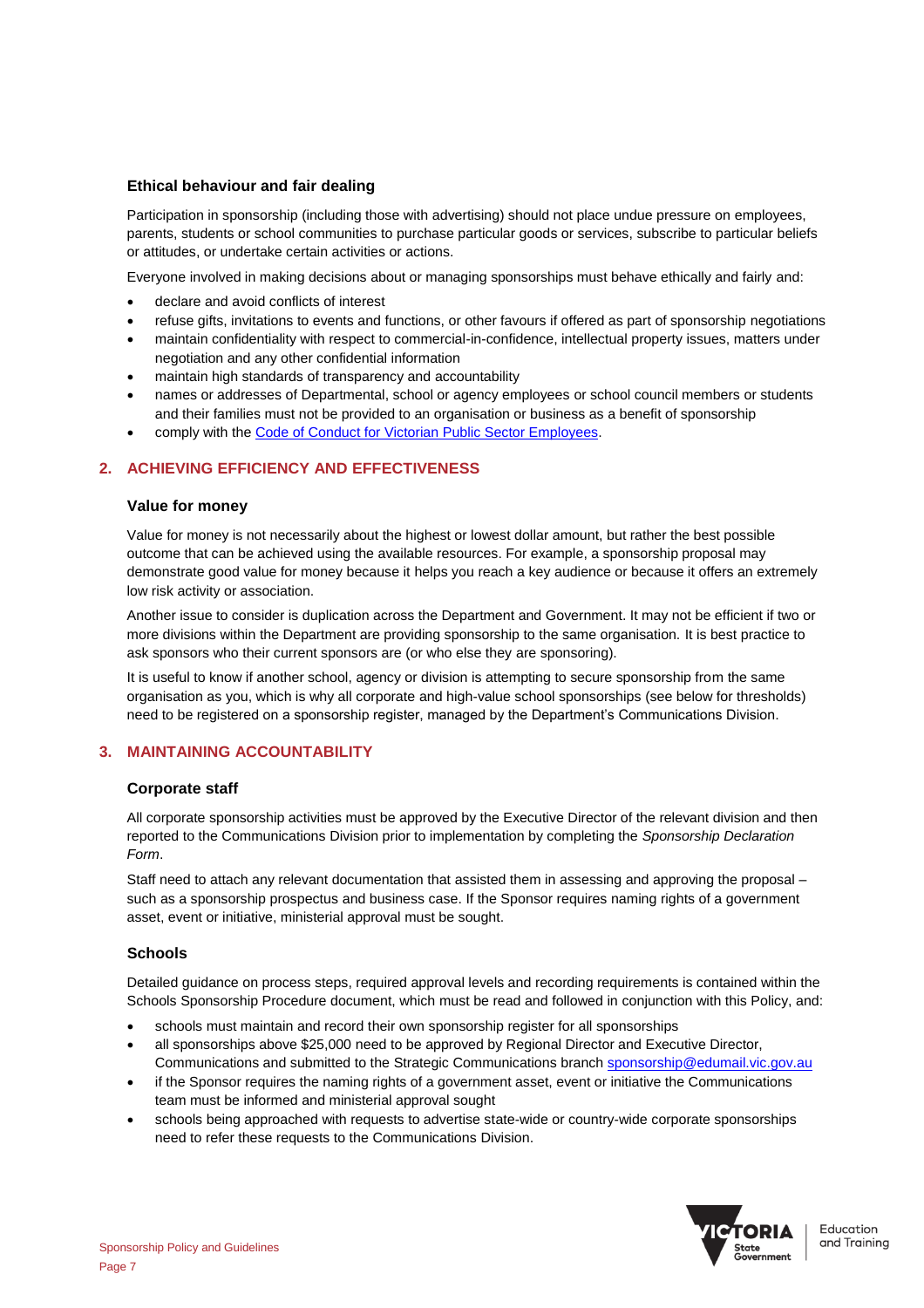#### **4. IMPLEMENTING EFFECTIVE RISK MANAGEMENT**

Weighing up the benefits and risks of sponsorship should be considered when deciding if your school or business unit will proceed with a sponsorship.

#### **Risks**

The risks of sponsorship can include:

- perceptions of improper conduct
- the potential to embarrass the Department, agency or school through associating them or their activity with an inappropriate sponsor or one of poor repute. This may be reconsidered if sponsorship is intentionally sought from or by a company seeking to rebuild its reputation. To prevent this risk, appropriate review should be sought when considering sponsorship agreements which may have potential for reputational damage
- in the case of incoming sponsorship, undertaking an activity on the basis of the promise of corporate sponsorship which then does not materialise
- breaching Government accounting requirements (see **Approving and Reporting**)
- in the case of incoming sponsorship, underestimating the value to potential corporate sponsors of sponsoring Department, agency or school activities and initiatives
- that the sponsorship is not cost-effective, in the case of outgoing sponsorship
- financial risks of involvement with a sponsorship partner which may include risk of financial insolvency or lack of adequate insurance.

#### **Managing risk**

- **Appropriate association**  to assess the level of risk associated with a proposed sponsorship, you will need to conduct a risk assessment. The *Assessing Sponsorship Checklist* provides a useful set of criteria to follow when doing this.
- **Financial risk**  you need to ensure that potential sponsors pose no financial risk to the Department/school/agency as a result of the sponsorship arrangement. For lower-value sponsorships, this can simply be a declaration from the potential sponsor that confirms:
	- o they have sufficient financial resources to deliver the goods or services described in the sponsorship agreement
	- they are not subject to any current or impending legal action that could impact on their capacity to deliver their agreed sponsorship.

## **Benefits and inclusions**

#### **BENEFITS**

The benefits of incoming sponsorship include providing resources or services, either directly as cash sponsorship or indirectly as in-kind sponsorship. This may:

- reduce the costs to the Department/school/agency of performing a particular activity or allow for enhanced program delivery and/or expansion
- provide funding for publications, conferences or other special activities that promote a particular program or initiative
- provide the Department/school/agency with an opportunity to develop better working relationships with stakeholders and the wider community
- promote the public profile, increasing community awareness, of a program, initiative or activity to a wider-thannormal audience.

The key benefits of outgoing sponsorship (provided by the Department/school/agency) are to:

- increase the Department's exposure to its key target audiences
- enhance the Department's image
- increase awareness of the Department and its work.

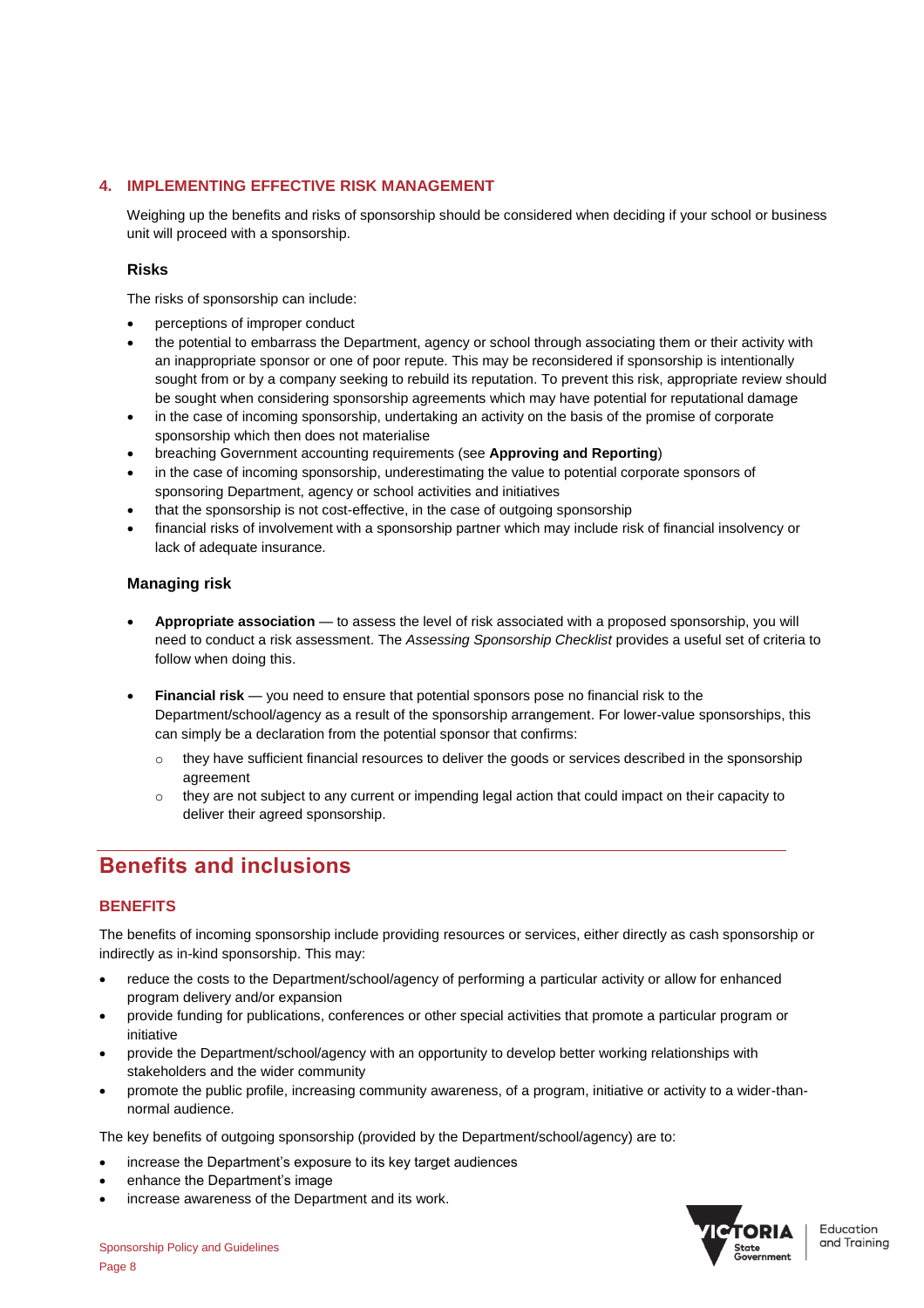Once a business decision has been made that an outgoing or incoming sponsorship is appropriate, you should:

- request a sponsorship proposal from the **incoming** proposed sponsor, the proposal should have clear objectives, key performance criteria and an evaluation plan
- using the Assessing Sponsorship Checklist, analyse the risks, costs and benefits of the sponsorship
- seek appropriate approval and recording of the sponsorship as per this policy.

#### **APPROPRIATE ACKNOWLEDGMENT**

If a business seeking sponsorship is offering a package of benefits, there may be an opportunity for the Department/school/agency to negotiate what is on offer.

The level of acknowledgement provided to sponsors should be consistent with the level of sponsorship. Acknowledgment must be in a form that is associated with positively enhancing education outcomes and the public image of the Department must be considered at all times.

#### **Incoming sponsorships**

Acknowledgement should not be seen to endorse the sponsor, their services or products, and can include:

- placement of a plaque or notice in a format that has the prior approval of the sponsor, for the duration of a sponsored activity or for an agreed period of time
- public display at functions of temporary signage acknowledging the sponsorship
- acknowledgement of the sponsorship in newsletters (e.g. advertisement) or speeches
- a letter of appreciation to the sponsor
- inclusion of a by-line, forward or advertisement from the sponsor in a school's prospectus, magazine or other publication
- attendance by the sponsor at school functions and an opportunity to make an address or present an award.

#### **Outgoing sponsorships**

A typical package for outgoing sponsorship can include:

- public acknowledgements
- logo placement and signage
- speaking engagements
- social media posts
- advertising.

Other benefits can include:

- naming rights
- access to mailing lists
- placement and promotion of web links
- media and publicity
- opportunities to network
- placement of articles in targeted publications
- competitions.

Assigning a dollar value to each benefit can be difficult and should be done on a case-by-case basis. Much depends on the nature of the sponsored organisation, the relationship between the organisation and the Department/school/agency, and the potential 'value add' of each benefit. For example, there may be unforeseen benefits such as increased awareness of your message through word of mouth or access to social media networks with a significant number of followers.

#### **NAMING RIGHTS**

Naming rights refers to, in addition to other rights and benefits of sponsorship, a sponsor has negotiated to have their name added as a prefix to the sponsored activity.

Careful consideration must be given to the potential financial, legal, marketing and branding implications of agreeing to grant naming rights.

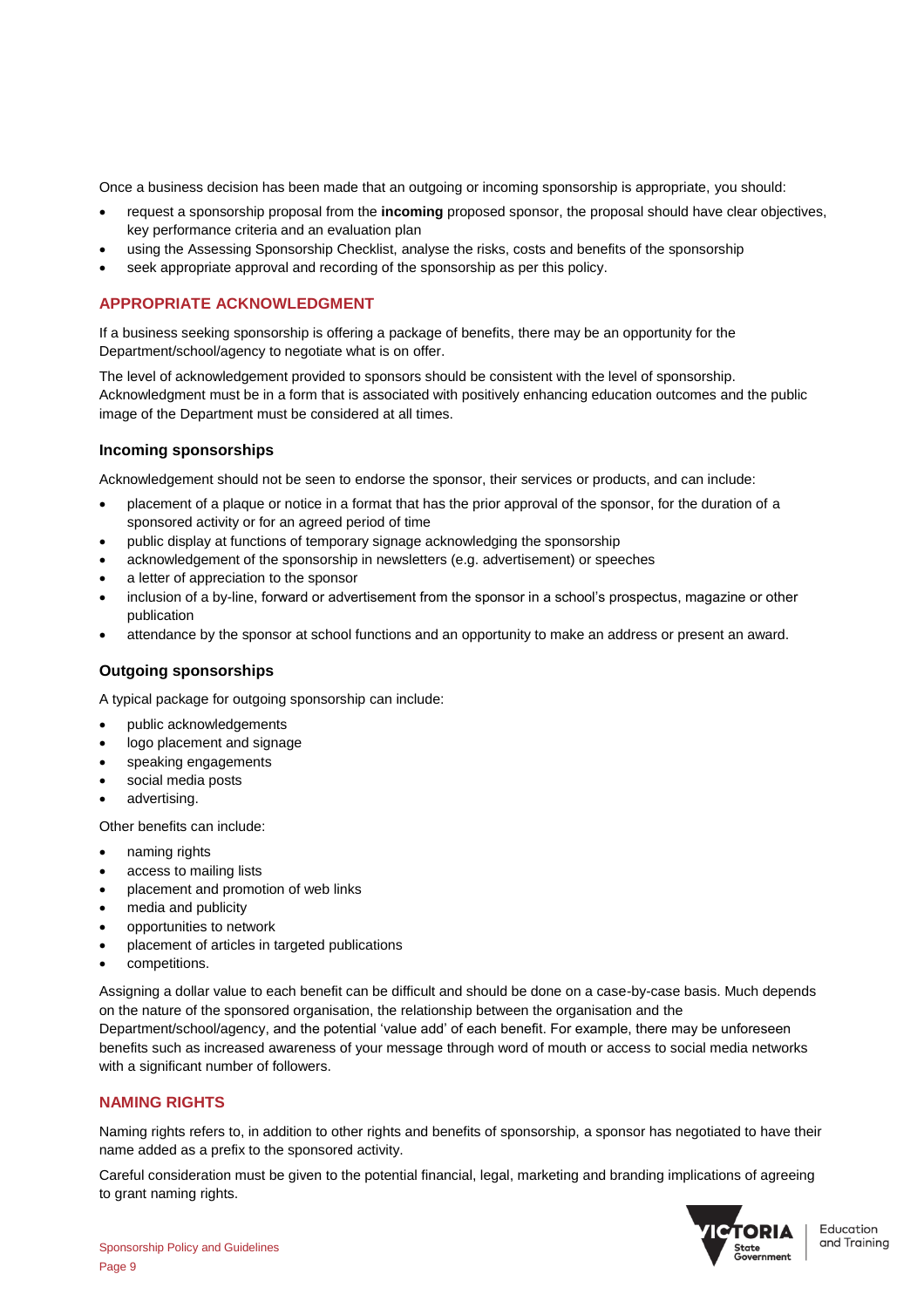The approval of the relevant Minister must be obtained for any sponsorship agreement that gives naming rights for a Governmental asset (such as a school building), event or initiative to an external organisation. The approval of the Secretary must be obtained for any sponsorship agreement that involves the Department obtaining naming rights for an external asset, event or initiative.

Sponsorship arrangements relating to naming rights must have explicit end dates.

Speak to the Communications Division for advice if your sponsorship proposal includes naming rights.

#### **STATE-WIDE SPONSORSHIP OF SCHOOLS**

There are a number of state-wide or country-wide corporate sponsorships that affect local schools. For examples, regular promotions run by major supermarket chains and banks.

Schools being approached with requests to advertise these promotions to their school community need to refer the requests to the Communications Division [\(sponsorship@edumail.vic.gov.au](mailto:sponsorship@edumail.vic.gov.au)).

In some instances, the Department may enter into an agreement with an entity to apply to all schools.

## **Approvals and reporting**

#### **CORPORATE STAFF**

All corporate sponsorship activities must be approved by the Executive Director of the relevant division and then reported to the Communications Division prior to implementation by completing the *Sponsorship Declaration Form*.

Once completed, the declaration form, and any relevant attachments, should be sent via email [\(sponsorship@edumail.vic.gov.au\)](mailto:sponsorship@edumail.vic.gov.au) to the Strategic Communications Branch, Communications Division who will record the details on the Department's Sponsorship Register.

The following information is recorded by the *Sponsorship Declaration Form*:

- name of sponsorship
- recipient's name
- sponsor's name and organisation
- purpose/intended use of sponsorship
- description and estimated value
- timing and duration of arrangement
- decision regarding sponsorship
- signature of authorised delegate.

#### **SCHOOLS**

Detailed guidance on process steps, required approval levels and recording requirements is contained within the Schools Sponsorship Procedure document, which must be read and followed in conjunction with this Policy. Below is a summary of the approvals required at various sponsorship levels.

| <b>Incoming</b><br>sponsorship value     | Approved by:                                                                              | <b>Sponsorship register</b>                                                     |
|------------------------------------------|-------------------------------------------------------------------------------------------|---------------------------------------------------------------------------------|
| <b>Equal to or less</b><br>than \$25,000 | School Council                                                                            | School register                                                                 |
| <b>Greater than</b><br>\$25,000          | School Council<br><b>Regional Director</b><br>Executive Director, Communications Division | School register, and Central Department<br>register via Communications Division |

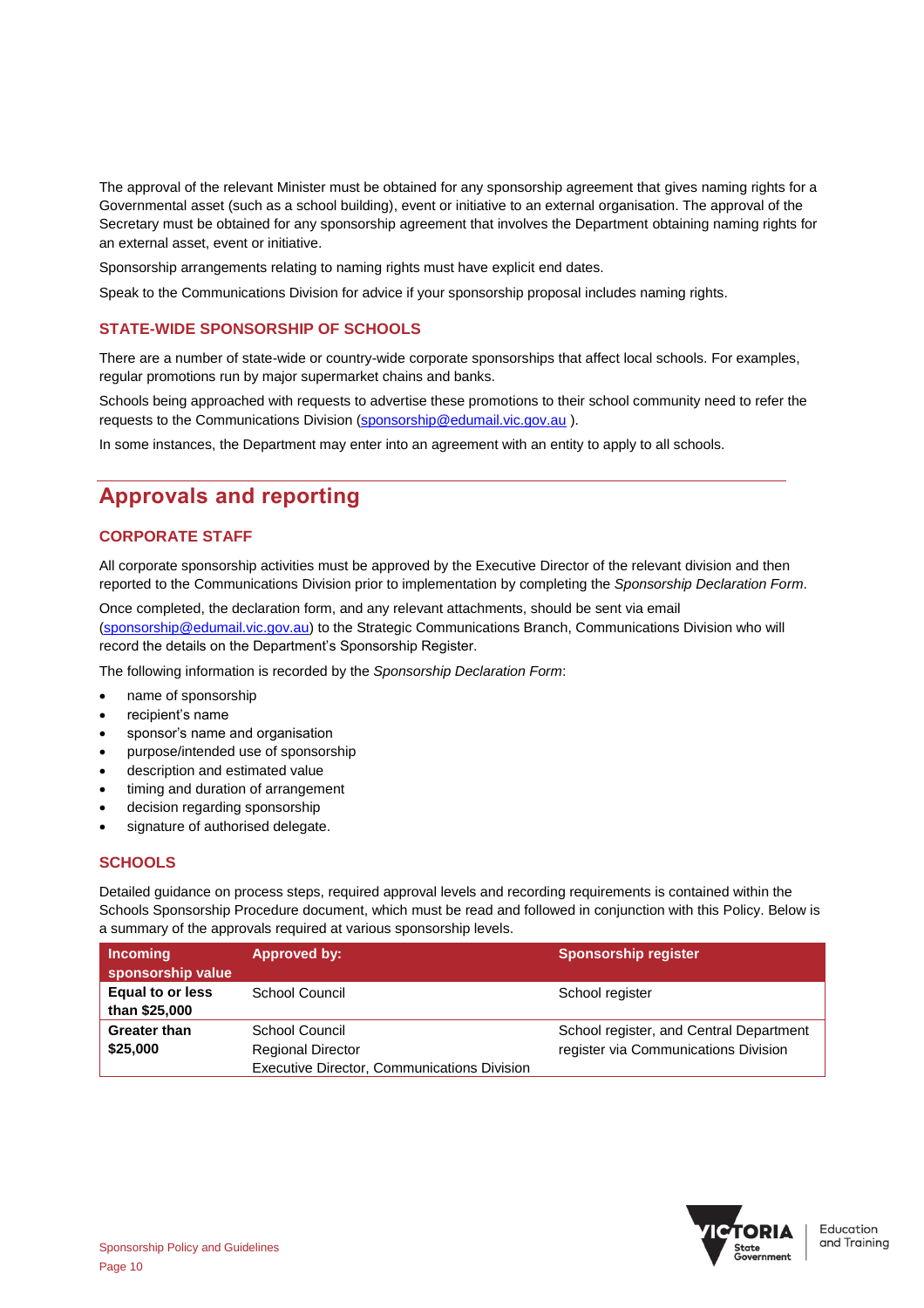| Outgoing<br><b>Sponsorship value</b> | Approved by:                                               | <b>Sponsorship register</b>                                                               |
|--------------------------------------|------------------------------------------------------------|-------------------------------------------------------------------------------------------|
| Equal to or less<br>than \$25,000    | Align with school financial delegation approval<br>limits. | School register                                                                           |
| <b>Greater than</b><br>\$25,000      | Align with school financial delegation approval<br>limits. | School register, and Central<br>Department register via<br><b>Communications Division</b> |

#### **FINALISING CONTRACTS AND FINANCIALS**

Once the necessary approvals and agreements are all in place, a confirmation letter and contract are required from the Department/School/Agency.

Templates for sponsorship engagement letters and contracts (for under \$25,000 and \$25,000 and over) are available from eduGate[/School Policy and Advisory Guide](https://www.education.vic.gov.au/school/principals/spag/community/pages/sponsorship.aspx) and should be provided to the sponsoring or sponsored organisation, with a copy held on file.

Financial sponsorships should be treated like any other outgoing financial arrangement and established departmental financial management policies and processes must be followed.

**Corporate** sponsorships are to be recorded in Oracle against either of the following charge codes\*:

- Incoming sponsorships 79893 (Incoming Sponsorship Revenue)
- Outgoing sponsorships 84667 (Sponsorship to External Organisations).

#### **For schools:**

record incoming sponsorship funds in Cases21 as 74580 – Other Locally Raised Funds

In addition to formal processes, it is worth keeping in regular contact with your sponsorship partner to assess and maintain the sponsorship relationship.

#### **Tax implications**

If the Department or a school receives sponsorship in a form of cash payment, the received funds are subject to GST. The following examples illustrate the types of sponsorships where a GST liability would arise.

- A company gives money for a scholarship and the name of the company is included on all written material about the scholarship — the benefit to the sponsor is a form of advertising.
- An organisation buys rights or benefits from the Department, including naming rights for an event or program. The rights or benefits typically relate to the sponsor's reputation, management or communication objectives and are delivered through associating its name, products, services or activities with the Department.

## **Evaluation**

Schools sponsorships valued greater than \$25,000 and all corporate sponsorships (incoming and outgoing) should be evaluated when concluded and their outcomes documented within three months (and/or within the same financial year).

#### All evaluation and reporting forms are available at the **Edugate Sponsorship page for corporate and the Sponsorship School Policy and Advisory page for schools.**

Copies of the completed evaluation forms are to be provided to the Communications Division for all **corporate**  sponsorships. For more information, contact the Communications Division at [sponsorship@edumail.vic.gov.au](mailto:sponsorship@edumail.vic.gov.au)

Evaluations are used to update guidance and are used to inform future sponsorship decisions. Please note that some details of your evaluation may be shared with others in the Department who may be seeking a sponsorship with the same organisation.

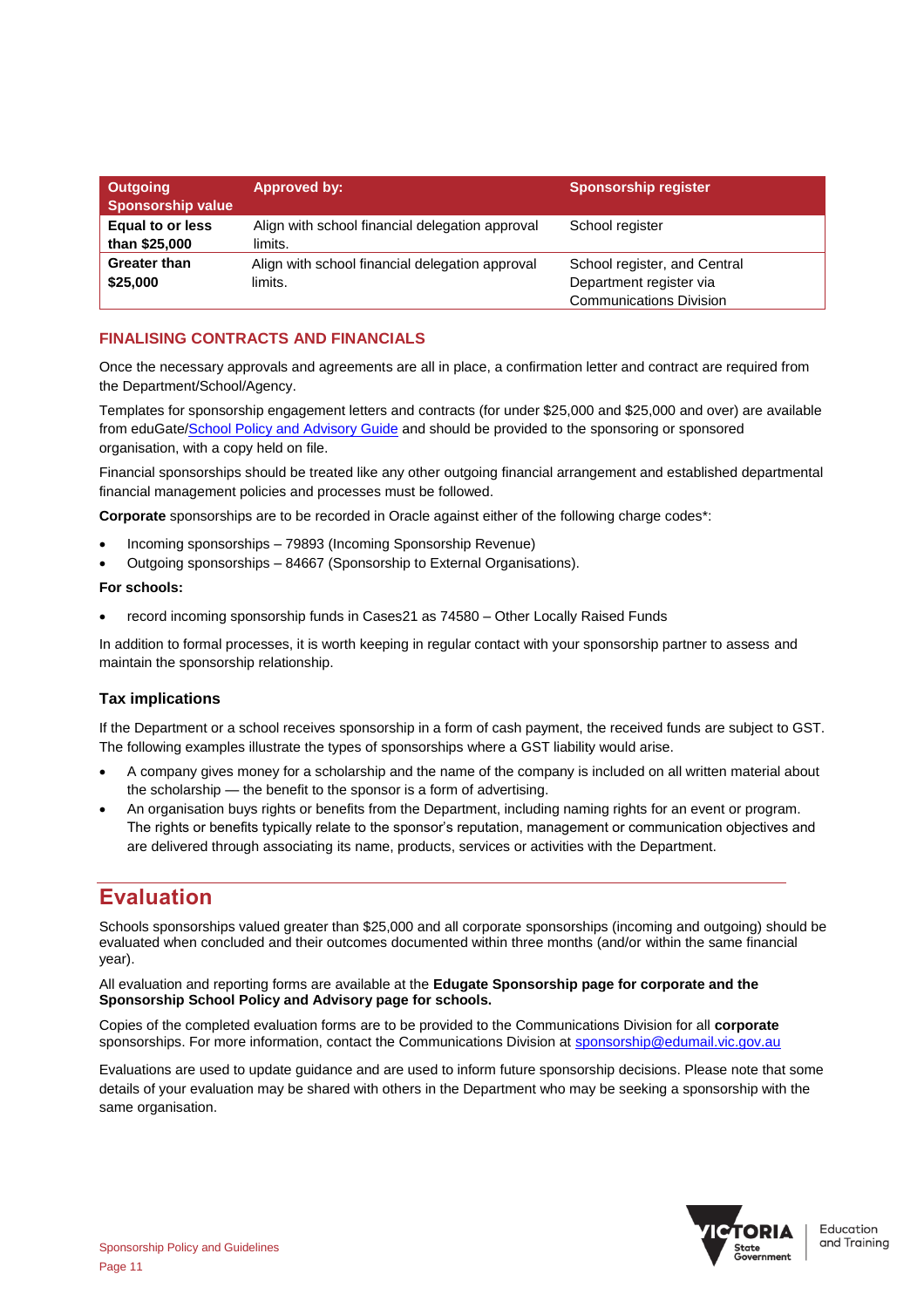## **Useful tools and references**

A **Corporate Sponsorship Procudure** and **Schools Sponsorship Procedure** document have been created to summarise the policy and guidelines and assist with assessing sponsorships.

In addition to this, a range of links, templates and related documents are available in the Edugate Sponsorship page for corporate and the Sponsorship School Policy and Advisory page for schools. The documents include:

- Assessing sponsorship checklist
- Sponsorship Business Case Template
- Sponsorship Agreement Template
- Incoming Sponsorship Engagement letter
- Outgoing Sponsorship Engagement Letter
- Sponsorship Declaration Form
- Sponsorship Evaluation and Feedback Letter
- **•** Post Sponsorship Evaluation Report
- Incoming Sponsorship Evaluation Form
- Outgoing Sponsorship Evaluation Form

Queries relating to the application of this Policy, and the management and assessment of sponsorship activity, can be directed to [sponsorship@edumail.vic.gov.au](mailto:sponsorship@edumail.vic.gov.au)

## **Glossary**

| <b>Advertising</b>   | Advertising is an arrangement where a company purchases spaces for an agreed price to<br>advertise their product or service and there are no additional benefits to the advertiser.<br>For example, a company pays a school to buy space in a newsletter or magazine, or a<br>billboard at a sporting event.                                                                                                                                                                                                                                                                                                                                                                                                          |
|----------------------|-----------------------------------------------------------------------------------------------------------------------------------------------------------------------------------------------------------------------------------------------------------------------------------------------------------------------------------------------------------------------------------------------------------------------------------------------------------------------------------------------------------------------------------------------------------------------------------------------------------------------------------------------------------------------------------------------------------------------|
| <b>Bartering</b>     | See 'In-kind' definition                                                                                                                                                                                                                                                                                                                                                                                                                                                                                                                                                                                                                                                                                              |
| <b>Benefits</b>      | Benefits refers to what the Department receives or provides for its sponsorship<br>investment and any additional or potential value.                                                                                                                                                                                                                                                                                                                                                                                                                                                                                                                                                                                  |
| <b>Bequests</b>      | Transfer of personal property—such as cash, securities or other assets—upon the<br>owner's death, as specified in their will.                                                                                                                                                                                                                                                                                                                                                                                                                                                                                                                                                                                         |
| <b>Consultancies</b> | A consultancy is a particular type of contract that is implemented primarily to perform a<br>discrete task for an entity that facilitates decision making through:                                                                                                                                                                                                                                                                                                                                                                                                                                                                                                                                                    |
|                      | provision of expert analysis and advice; and/or<br>development of a written report or other intellectual output.                                                                                                                                                                                                                                                                                                                                                                                                                                                                                                                                                                                                      |
| <b>Donations</b>     | A donation is a one-off untied gift that has no requirement for benefits in return.                                                                                                                                                                                                                                                                                                                                                                                                                                                                                                                                                                                                                                   |
|                      | If the donor receive more than 'mere recognition' (i.e. advertising), the donation must be<br>treated as a sponsorship.                                                                                                                                                                                                                                                                                                                                                                                                                                                                                                                                                                                               |
|                      | <b>Examples of donations</b>                                                                                                                                                                                                                                                                                                                                                                                                                                                                                                                                                                                                                                                                                          |
|                      | Examples of donations include:                                                                                                                                                                                                                                                                                                                                                                                                                                                                                                                                                                                                                                                                                        |
|                      | The Department is given \$2000 by a former student's accounting firm with no<br>requirement to provide any goods or services in return. The firm is mentioned on an<br>honour board as having donated the money.<br>The Department is given timber by the local hardware store to rebuild a stage at the<br>$\bullet$<br>local school. No goods and services are requested in return, no payment is<br>requested for the timber.<br>The Department raises money for a particular charity (i.e. Red Nose Day, Royal<br>$\bullet$<br>Children's Hospital) and wishes to donate this money. The Department should retain<br>sufficient documentation (charity flyer, charity acknowledgement) to support the<br>payment. |